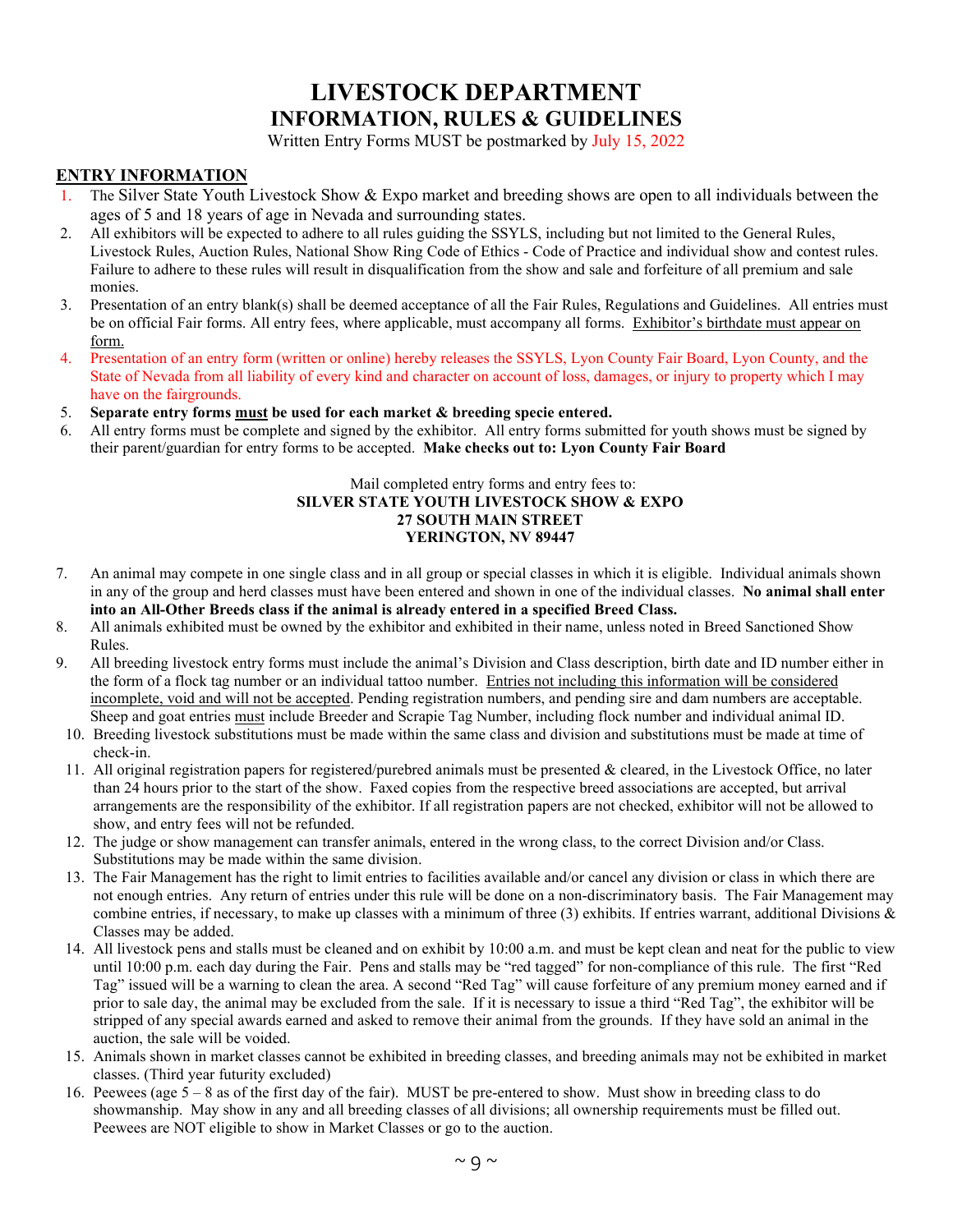Written Entry Forms MUST be postmarked by July 15, 2022

- 17. LIABILITY: All entries are accepted with the understanding that neither the Silver State Youth Livestock Fair & Expo nor the Silver State Youth Livestock Show and Sale Committee shall be held responsible for any loss or damage that might befall any livestock, equipment, or any loss or damage occurring or done to another, or occasioned by, or arising from any animal or article owned or exhibited by him/her, and will protect and indemnify the Silver State Youth Livestock Fair & Expo and Silver Dollar Youth Livestock Show and Sale Committee against all legal or other proceedings. The show management is not liable for compensation to any exhibitor or their animals, which have been disqualified at the show. The exhibitors shall hold the Silver State Youth Livestock Fair & Expo management harmless and indemnify it against any legal proceedings thereto. Only on this condition are entries accepted. The Exhibitor accepts full responsibility for any damage, loss, or injury done by the animals exhibited or the exhibitor. Silver State Youth Livestock Fair & Expo, Western Nevada area 4-H and State Vocational Agriculture Department assume no responsibility for loss or injury to exhibits. However, every precaution will be taken to ensure the safety of entries. By his/her signature on the entry form, the exhibitor acknowledges and accepts these conditions.
- 18. Release of back-up animals cannot be done before designated release times and requires signed livestock release forms.
- 19. If the property owner or others interested in property desire protection against loss, damage, or injury from fire or other cause, they must make their own arrangements. No officer or employee of the Fair has authority to suspend or change this rule.
- 20. Each exhibitor must show his or her own animal. If an exhibitor has more than one animal per class, another currently enrolled 4-H/FFA member must show the other animal in appropriate uniform.
- 21. All livestock exhibitors must fit their own animals for show. Adults may assist when necessary (due to age or experience of exhibitor). Professional fitters will not be allowed nor tolerated.

## **Power may be limited – If you have a generator, you are welcome to bring it.**

#### **EXHIBITOR INFORMATION**

Exhibitors do not have to be a member of 4-H, FFA or Grange to participate, however, the following age breakdowns, where applicable, should be followed for all youth entries. For consistency at the Fair, the age, (as of January 1, 2022), breakdown in all areas will be:

Pee Wee Age 5 through 8 (as of First day of show) Junior Age 9 and 10 Intermediate Age 11 through 13<br>Senior Age 14 through 19 Age 14 through 19

- 2. NO YOUTH UNDER AGE NINE AS OF JANUARY 1, 2022, MAY EXHIBIT OR SELL A MARKET ANIMAL.
- 3. Exhibits and animals need not qualify for entry at any district or county fair to enter the SSYLS 4-H, FFA and Grange Divisions.
- 4. Grange, FFA & 4-H Exhibitors must be enrolled in 4-H, FFA or Grange by January 1, 2022.
- 5. If exhibitors are Grange, FFA and/or 4-H members, the Club/Chapter name must be listed on the entry form, if no Club/Chapter name is given, the exhibitor will be considered an Independent Youth exhibitor. Entries are required to be signed by the exhibitor's parent or guardian validating the independent exhibitor status.
- 6. All 4-H entries must be signed and dated by the county 4-H Staff member or club leader. All FFA entries must be signed and dated by the FFA advisor. All Grange entries must be signed and dated by Grange Leader. Failure to have entries signed makes them void.
- 7. Youth divisions are open to ALL youth 18 years or younger. The entry must be the individual's own project, completed in 2021-2022 calendar year.
- 8. The youth exhibitor is required to wear the attire as described for their organization and/or in their specific specie section.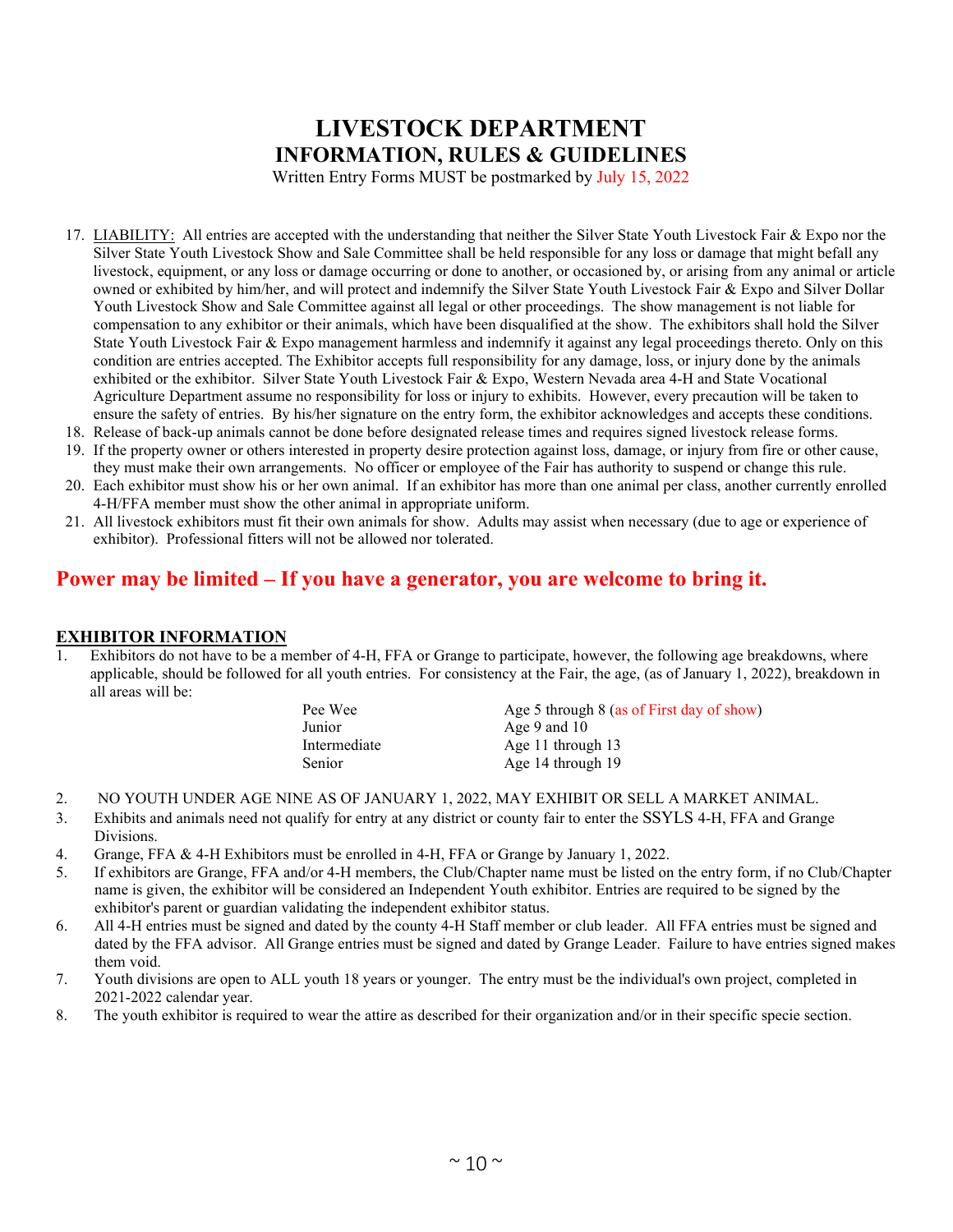Written Entry Forms MUST be postmarked by July 15, 2022

## **ANIMAL BEHAVIOR AND MAINTENANCE**

- 1. All animals must be fed, and pens cleaned by  $10:00$  a.m. each day of the Fair. Animals must be provided adequate water.
- 2. All bulls over the age 6 months must be shown with a nose lead in all halter classes.
- 3. Any animal deemed unmanageable will be immediately dismissed from the fairgrounds. Determination of "unmanageable" shall be at the discretion of the Fair Management.
- 4. Animals must be shown in a manner the judges may require or allow. Exhibitors refusing to do so, will forfeit premiums and be barred from further participation in the Fair.
- 5. Each exhibit must have a stall card. Stall cards are available from the Livestock Office.

### **ARRIVAL AND DEPARTURE**

- 1. NO early arrivals unless approved by Management.
- 2. ALL MARKET ANIMALS MUST BE SOLD IN THE SILVER STATE YOUTH LIVESTOCK AUCTION, INCLUDING GRAND AND RESERVE CHAMPIONS. SSYLS CONTRACTED TRUCKING WILL TRANSPORT ALL SALE ANIMALS THAT ARE BEING PROSSESED. The Buyer will have the choice of the animal being processed or live released.
- 3. All exhibitors are required to keep their animals in the livestock area during the Fair. Stock must remain on the fairgrounds for the duration of the Fair.
- 4. **All exhibits must be held in place until release time unless granted WRITTEN permission by the LIVESTOCK SUPERINTENDENT**. Anyone found violating this rule would forfeit all premiums.
- 5. All livestock must be stabled according to space allocated by Livestock Superintendent, or species chairs.

6. Animals will be released from 4:00 p.m. to 6:00 p.m. Sunday, August 21, 2022, after the conclusion of the auction.

### **JUDGING**

1. All divisions and classes shall be judged under the American or Danish System of judging as specified in each competitive section.

AMERICAN: The judging process is to rank exhibits against one another and award one first, one-second, etc. DANISH: The judging process is to compare each exhibit on its own merit against the scorecard or recognized standard and award as many blue ribbons, etc. as merited.

- 2. The management has the right to remove any entry that is ineligible for competition or is not in the best interests of the Fair, endangers the public, or has violated any other SSYLS rules.
- 3. The judge's decision is final.
	- a. Fair Management will not request any changes to the judge's ruling.
	- b. No person shall be allowed to interfere with a judge(s) during the decision-making process.

 c. The judge may disqualify any animal that is in his/her opinion hazardous to public safety, and refuse to award premiums to any animal, which shows visible evidence of disease, deformity or lameness or lacks quality of conformation.

- 4. Judges will immediately report any suspected violation of the NATIONAL CODE OF SHOW RING ETHICS to the management. Management will then determine the continual eligibility of entry. Management's decision is final.
- 5. No exhibitor shall receive more than 2 cash awards per class.

### **LYON COUNTY FAIR GROUNDS POLICIES**

- 1. Stalls are designed for livestock only. Use of the stalls for other than housing livestock is at the renter's risk.
- 2. Do not drive over the traffic bumpers and curbs.
- 3. Park in designated parking spaces and within the lines. Protruding vehicles will be ticketed and or towed.
- 4. All animals remaining on the grounds overnight must be in a stall/pen/corral.
- 5. Horse trailers remaining on the grounds must be cleaned after arrival to prevent odors and flies.
- 6. Dry Camping areas are available to Exhibitors. Note: No hookups for water or sewer are available.
- 7. DO NOT park any vehicle, camper, or recreational vehicle on the grass. Parking is allowed around the edge.
- 8. DO NOT drive any type of vehicle on the grass areas.